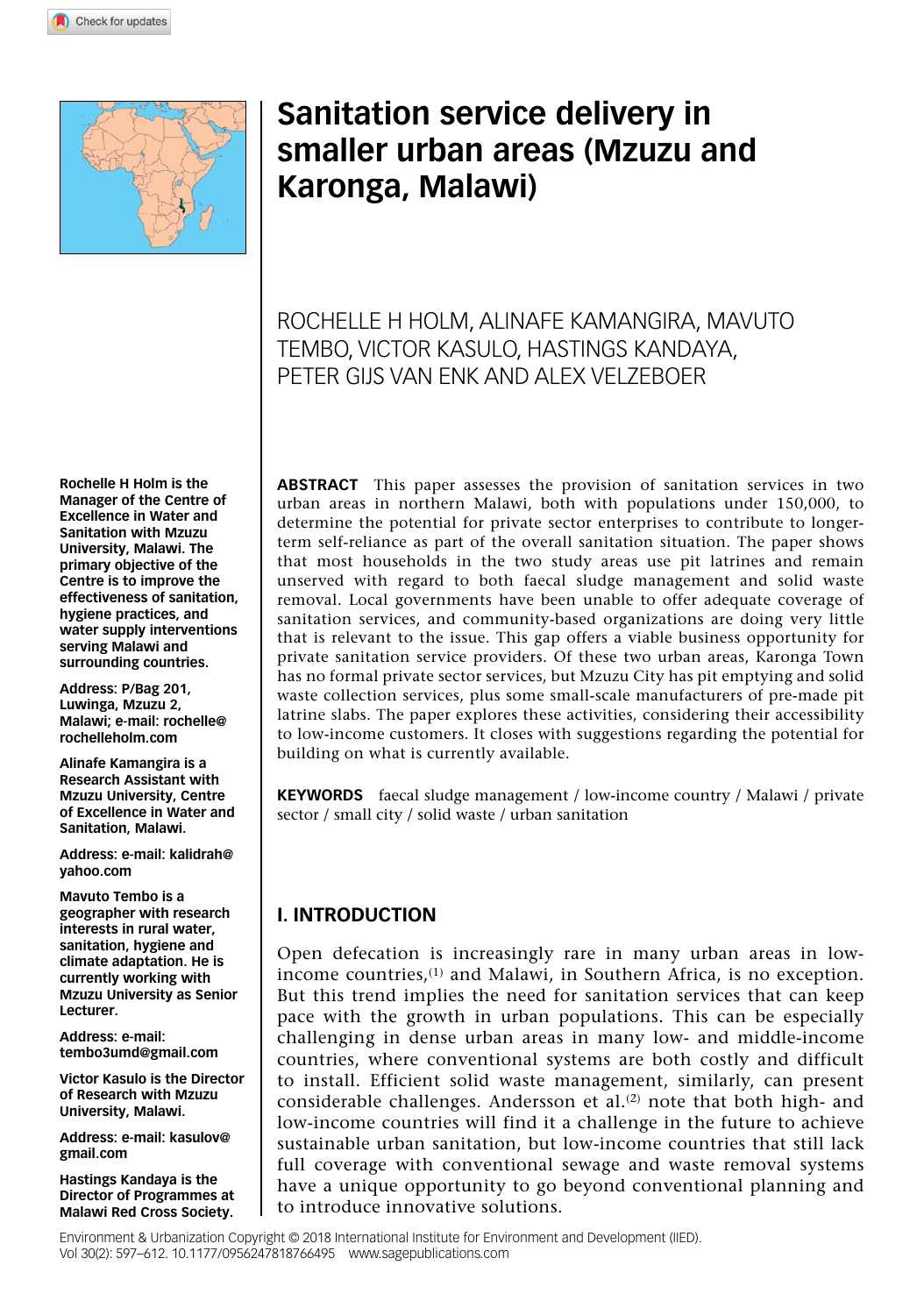One such innovation for filling public entity service gaps for the delivery of environmentally sound sanitation services has been the introduction of public–private–community partnerships, especially for the poor, as promoted by Franceys and Weitz.<sup>(3)</sup> And in areas where conventional systems are unrealistic, there is significant scope for enterprises offering faecal sludge management through onsite household emptying services.(4) In the area of solid waste removal, there are also practical solutions, responsive to challenging urban conditions. Yet other studies on Africa and Asia point to the difficulties in building private sector sanitation services.<sup>(5)</sup>

Cost is a major issue. Private sector sanitation services in Malawi, for instance, are unaffordable given the high consumer price index. This reflects monthly inflation, for both food and non-food services, of approximately 20 per cent<sup> $(6)$ </sup> over a minimum wage of Malawian Kwacha (MK) 18,000/month (US\$ 26/month). Research by Banana et al.(7) shows that in low-income urban informal settlements in Africa (Malawi, Tanzania, Zambia and Zimbabwe), the household income available for sanitation is no more than US\$ 3–4 per month. This makes it a challenge for households to pay for most standard services.

In Malawi, the National Sanitation Policy aims *"To ensure that all people in Malawi own and have access to improved sanitation facilities, practice safe hygiene, and practice safe recycling of liquid and solid waste for sustainable environmental management and socio-economic development."*(8) Together, the 1968 Public Health Act<sup>(9)</sup> and Local Government Act of 1998<sup>(10)</sup> provide regulatory authority to city and town councils with regard to household sanitation services. When sanitation is not managed correctly, it violates the Environmental Management Act of 1996,(11) which states, *"Every person shall have a right to a clean and healthy environment."*

Most studies looking at the challenge of sanitation in informal urban settlements within Africa have focused primarily on residents or users.<sup>(12)</sup> This study focuses on sanitation service providers. The objective of this paper is to assess the sanitation situation in smaller urban centres in Malawi. This assessment is undertaken in order to consider the potential for self-reliant private sanitation services in this setting. A "selfreliant sanitation service" is defined here as a service provided, without household subsidies, to protect human health and the environment by eliminating contact between humans and solid or liquid waste.

Section II of the paper explains the research study locations and methods. Section III describes and contrasts the range of public and nonprofit sector services available for household sanitation within two urban areas in Malawi, both with populations under 150,000. The paper then goes on in Section IV to consider the private sector sanitation services that are available, specifically including the construction of improved (cement) pit latrine slabs; the provision of liquid or solid waste collection, transport, and treatment services; the supporting supply chain; and the financing of these enterprises. Section V discusses the findings and Section VI concludes with recommendations.

This paper does not assess the impact of industrial activities or user or landlord willingness to pay. The identified opportunities and constraints form the basis for recommendations for longer-term selfreliance and improved urban sanitation in smaller urban areas of sub-Saharan Africa.

**Address: e-mail: [hkandaya@](mailto:hkandaya@redcross.mw) [redcross.mw](mailto:hkandaya@redcross.mw)**

**Peter Gijs van Enk was previously with The Netherlands Red Cross.**

**Address: e-mail: [petergijsvanenk@gmail.com](mailto:petergijsvanenk@gmail.com)**

**Alex Velzeboer was the water, sanitation and hygiene (WASH) delegate in Malawi for The Netherlands Red Cross. He is currently with the International Organization for Migration, as a WASH officer in Turkey.**

**Address: e-mail: [avelzeboer@gmail.com](mailto:avelzeboer@gmail.com)**

1. WHO and UNICEF (2015), *Progress on Sanitation and Drinking Water – 2015 Update and MDG Assessment*, World Health Organization, Geneva, accessed 13 July 2015 at [http://](http://www.unicef.org/publications/index_82419.html) [www.unicef.org/publications/](http://www.unicef.org/publications/index_82419.html) [index\\_82419.html.](http://www.unicef.org/publications/index_82419.html)

2. Andersson, K, S Dickin and A Rosemarin (2016), "Towards "sustainable" sanitation: challenges and opportunities in urban areas", *Sustainability* Vol 8, No 12, Art 1289.

3. Franceys, R and A Weitz (2003), "Public-private community partnerships in infrastructure for the poor", *Journal of International Development* Vol 15, No 8, pages 1083–1098.

4. Strande, L, M Ronteltap and D Brdjanovic (editors) (2014), *Faecal Sludge Management: Systems Approach for Implementation and Operation*, International Water Association, London, accessed 26 April 2016 at [http://www.eawag.](http://www.eawag.ch/en/department/sandec/publikationen/faecal-sludge-management-fsm-book/) [ch/en/department/sandec/](http://www.eawag.ch/en/department/sandec/publikationen/faecal-sludge-management-fsm-book/) [publikationen/faecal-sludge](http://www.eawag.ch/en/department/sandec/publikationen/faecal-sludge-management-fsm-book/)[management-fsm-book/](http://www.eawag.ch/en/department/sandec/publikationen/faecal-sludge-management-fsm-book/).

5. Chowdhry, S and D Kone (2012), *Business Analysis of Fecal Sludge Management: Emptying and Transportation Services in Africa and Asia*, Draft report, The Bill & Melinda Gates Foundation.

6. Reserve Bank of Malawi (2015), *Consumer Price Indices (CPI) for 2015*, accessed 1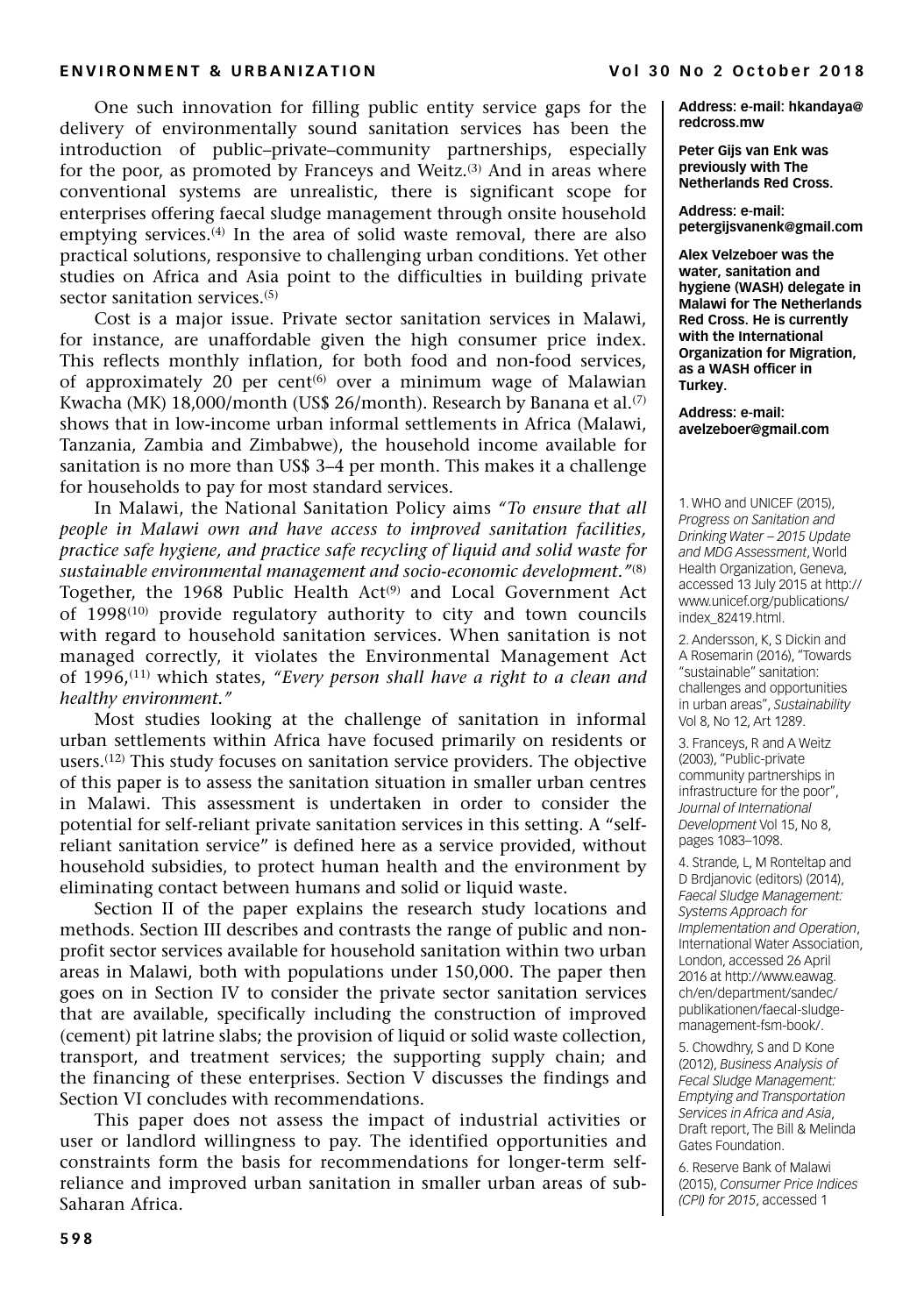November 2017 at [https://](https://www.rbm.mw/Statistics/InflationRates) [www.rbm.mw/Statistics/](https://www.rbm.mw/Statistics/InflationRates) [InflationRates.](https://www.rbm.mw/Statistics/InflationRates)

7. Banana, E, P Chikoti, C Harawa, G McGranahan, D Mitlin, S Stephen, N Schermbrucker, F Shumba and A Walnycki (2015), "Sharing reflections on inclusive sanitation", *Environment & Urbanization* Vol 27, No 1, pages 19–34.

8. Malawi Government (2008), *National Sanitation Policy*, Ministry of Irrigation and Water Development, Lilongwe.

9. Malawi Government (1968), *Public Health Act*, Chapter 34:01.

10. Malawi Government (1998), *Local Government Act of 1998*, No 42 of 1998.

11. Malawi Government (1996), *Environment Management Act*, No 23 of 1996.

12. Altaf, M A and J A Hughes (1994), "Measuring the demand for improved urban sanitation services: results of a contingent valuation study in Ouagadougou, Burkina Faso", *Urban Studies* Vol 31 No 10, pages 1763–1777; also Jenkins, M W, O Cumming and S Cairncross (2015), "Pit latrine emptying behavior and demand for sanitation services in Dar Es Salaam, Tanzania", *International Journal of Environmental Research and Public Health* Vol 12, No 3, pages 2588–2611; Obeng, P A, B Keraita, S Oduro-Kwarteng, H Bregnhøj, R C Abaidoo, E Awuah and F Konradsen (2015), "Usage and barriers to use of latrines in a Ghanaian peri-urban community", *Environmental Processes* Vol 2, No 1, pages 261–274; Simiyu, S, M Swilling, R Rheingans and S Cairncross (2017), "Estimating the cost and payment for sanitation in the informal settlements of Kisumu, Kenya: a cross sectional study", *International Journal of Environmental Research and Public Health* Vol 14, No 1, Art 49; and Tsinda, A, P Abbott, S Pedley, K Charles, J Adogo, K Okurut and J Chenoweth (2013), "Challenges to achieving sustainable sanitation in informal settlements of Kigali, Rwanda", *International Journal of Environmental Research and* 

# **II. Research Study**

The two research study sites, Mzuzu City and Karonga Township, are both in northern Malawi. There, the Malawi Red Cross Society is planning work on integrated water, sanitation, and hygiene interventions as part of improving the overall sanitation situation in these towns. Mzuzu University researchers collected data on sanitation services in both areas to design a programme for training self-reliant sanitation service providers, and the current study drew on these.

Mzuzu City covers 48 square kilometres and had a population of 134,000 in the last census, in 2008. It is estimated that up to 60 per cent of the Mzuzu population lives in informal settlements.(13) Karonga Township had a population of 41,000 in the 2008 census and covers an area of approximately 44 square kilometres.<sup>(14)</sup> Neither Mzuzu nor Karonga has a public sewer system; the majority of residents rely on pit latrines, while about 10 per cent of residents use flush toilets attached to a septic tank.<sup>(15)</sup> Both areas have solid waste dumping sites. Mzuzu City Council operates liquid waste disposal ponds, but Karonga has none.

Our study data were collected in 2015 and 2016 in the neighbourhoods of Mchengautuwa, Masasa, Chibanja, Chibavi and Katawa in Mzuzu, and neighbourhoods of Old Town and Kapachika Market in Karonga. The research used structured surveys to obtain information from private sector providers of improved (cement) pre-made pit latrine slabs (*n*=5), pit latrine emptying services (*n*=3), hardware shops for protective gear (*n*=17) and financial institutions (*n*=6). There were also focus group discussions with representatives of 11 community-based organizations (CBOs) and field observations (one truck counting study at Mzuzu's liquid waste disposal ponds).

Producers of pre-made pit latrine slabs in Mzuzu were selected using a snowball approach, to determine the availability, scale and cost of this service. No producers were located in Karonga. Pit latrine emptying services were identified in both urban areas, however. For the protective wear supply chain assessment, researchers moved around Mzuzu and Karonga, locating hardware shops using a snowball approach, until no further shops were found within the area. Using a checklist, researchers looked there for disinfectants, protective clothing, soap, shovels, plastic boots, gloves and masks, all of which may be used to support sanitation service delivery providers. In trying to understand the role of financial institutions in promoting sanitation services, and the terms and conditions of loans, we surveyed two commercial banks and one microfinance institution servicing both Mzuzu and Karonga.

Neither Mzuzu nor Karonga had a formal database for CBOs performing sanitation activities, in contrast to information on HIV and gender activities that is tracked by local governments. In Mzuzu, four CBOs were identified by the City Council based on its knowledge of those involved in sanitation services in the targeted neighbourhoods. The researchers determined that three of these CBOs qualified for inclusion in the study, based on evidence of active provision of sanitation services. In Karonga, seven CBOs were identified by the Karonga Director of Planning, and researchers determined that five of these qualified for study inclusion.

The liquid waste disposal ponds in Mzuzu City were observed by researchers for 12 hours each day for three days in September 2015, the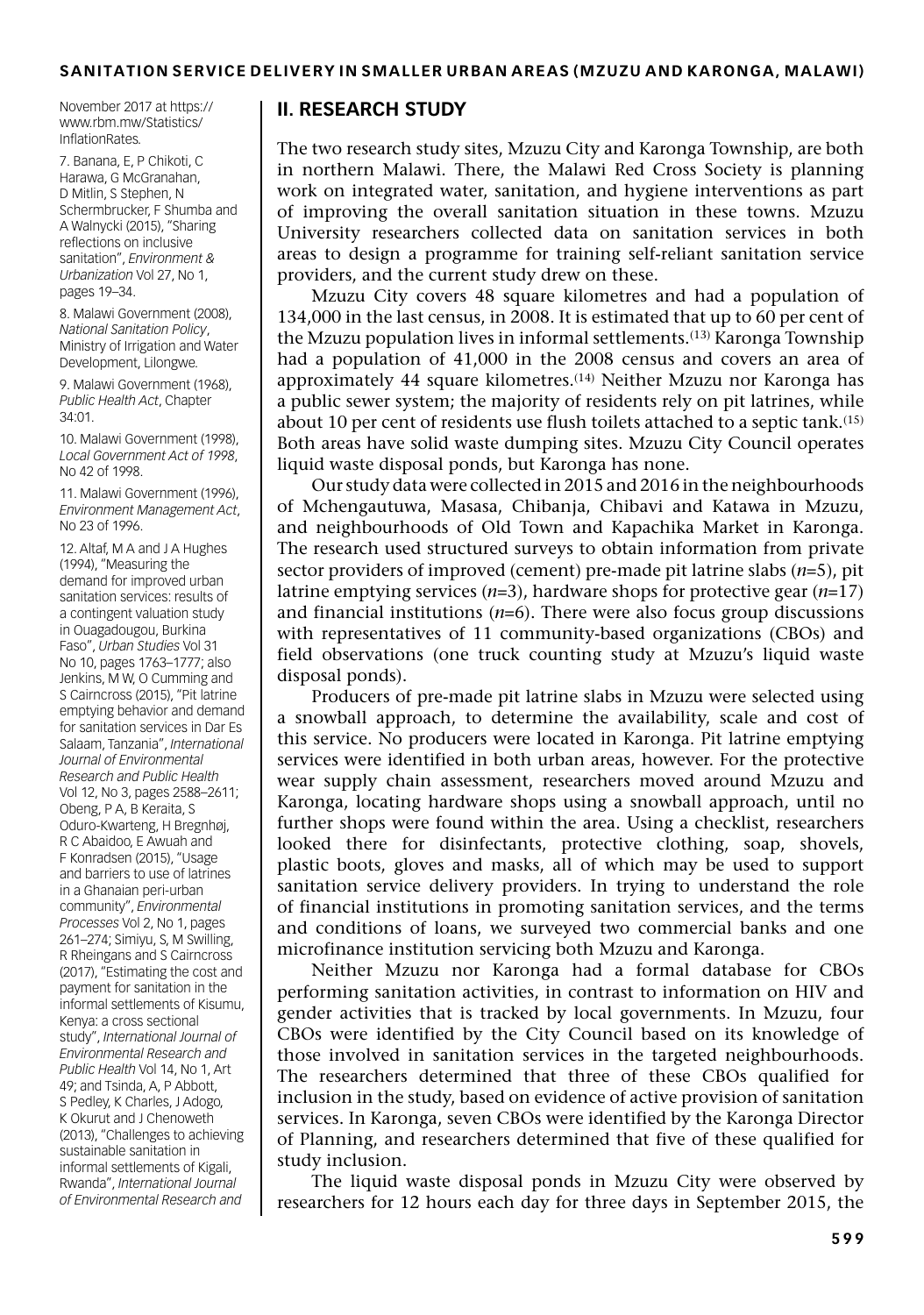dry season for the area, to establish when and by whom the ponds are used. The Chilumba Barracks of the Republic of Malawi Defence Force (MDF), located 60 kilometres south of Karonga, extends its faecal sludge and liquid waste management service to some Karonga residents, but its ponds were not observed. The solid waste dumps in Mzuzu and Karonga were not observed due to the unregulated and unfenced nature of these areas, which made it impossible to differentiate between scavengers and private sector providers of solid waste services.

The study protocol received ethical clearance from the Republic of Malawi National Commission for Science and Technology.

# **III. Findings: What Local Government and The Non-Profit Sector Are Providing**

In order to assess the potential role of private sanitation service providers in Mzuzu and Karonga, it is necessary first to provide an overview of the contributions of the local government and local CBOs, and to determine what the gaps are.

## **a. What are local government and the public sector providing?**

#### **Mzuzu**

In Mzuzu City, sanitation services come under the oversight of the City Council and its Refuse and Rubble By-laws.(16) While these by-laws cover the enforcement role of health officers, they primarily cover the disposal of waste and material that is "injurious to health". Enforcement is limited. The penalty applied under these by-laws for dumping waste indiscriminately into the environment (such as not using the liquid waste disposal ponds for disposal) is MK 2,000 (US\$ 3).<sup>(17)</sup> This fine is lower than the disposal pond fee (money paid by companies to the City Council for dumping in the ponds). This is MK 9,500 (US\$ 14) per trip, regardless of the volume, making it worthwhile for small-scale informal providers to take the risk of illegal dumping.

Mzuzu City used to have a vacuum tanker for emptying pits, but it broke down in 2007 and has not been repaired.(18) Currently the city provides no sanitation-related services for households, although it does make available the liquid waste ponds (both faecal sludge and wastewater) and the solid waste dump. The disposal ponds primarily support higher-income households located in places that vacuum tanker services can reach. During our truck counting exercise, the private company Mr Clean Malawi was the only observed user of the ponds. Although the disposal ponds are operated by the Mzuzu City Council with open hours from 7:30 am to 4:30 pm, we observed no staff member overseeing operations. The Mr Clean Malawi drivers were observed using the ponds before official opening hours on each of the three days of our study, demonstrating how little city oversight there is of how the ponds are used and whether fees are paid.

Mzuzu City also has a solid waste dump, but the city does not provide any household solid waste removal services. Nor are any treatment services or recycling services, such as composting, provided at the dump. The dump is open to anyone for use, although formally

*Public Health* Vol 10, No 12, pages 6939–6954.

13. Mzuzu City Council (2014), *Mzuzu City Council Urban Profile 2013-2017*, Mzuzu.

14. Malawi Government Ministry of Lands and Housing (2013), *Karonga urban structure plan*, Lilongwe.

15. See references 13 and 14; also Chipeta, W C, R H Holm, J F Kamanula, W E Mtonga and F L de los Reyes III (2017), "Designing local solutions for emptying pit latrines in low-income urban settlement (Malawi)", *Physics and Chemistry of the Earth* Vol 100, pages 336–342; Chiposa, R, R H Holm, C Munthali, R C G Chidya and F L de los Reyes III (2017), "Characterization of pit latrines to support design and selection of emptying tools in peri-urban Mzuzu, Malawi", *Journal of Water, Sanitation and Hygiene for Development* Vol 7, No 1, pages 151–155; Chirwa, C F C, R P Hall, L-A H Krometis, E A Vance, A Edwards, T Guan and R H Holm (2017), "Pit latrine fecal sludge resistance using a dynamic cone penetrometer in low income areas in Mzuzu City, Malawi", *International Journal of Environmental Research and Public Health* Vol 14, No 2, Art 87; and Sisco, T, T Rogers, W Beckwith, W Chipeta, R Holm, C A Buckley and F L de los Reyes III (2017), "Trash removal methods for improved mechanical emptying of pit latrines using a screw auger", *Journal of Water, Sanitation and Hygiene for Development* Vol 7, No 1, pages 85–91.

16. Mzuzu City Assembly (2002), *Refuse and Rubble By-Laws*, Mzuzu.

17. See reference 16.

18. See reference 13.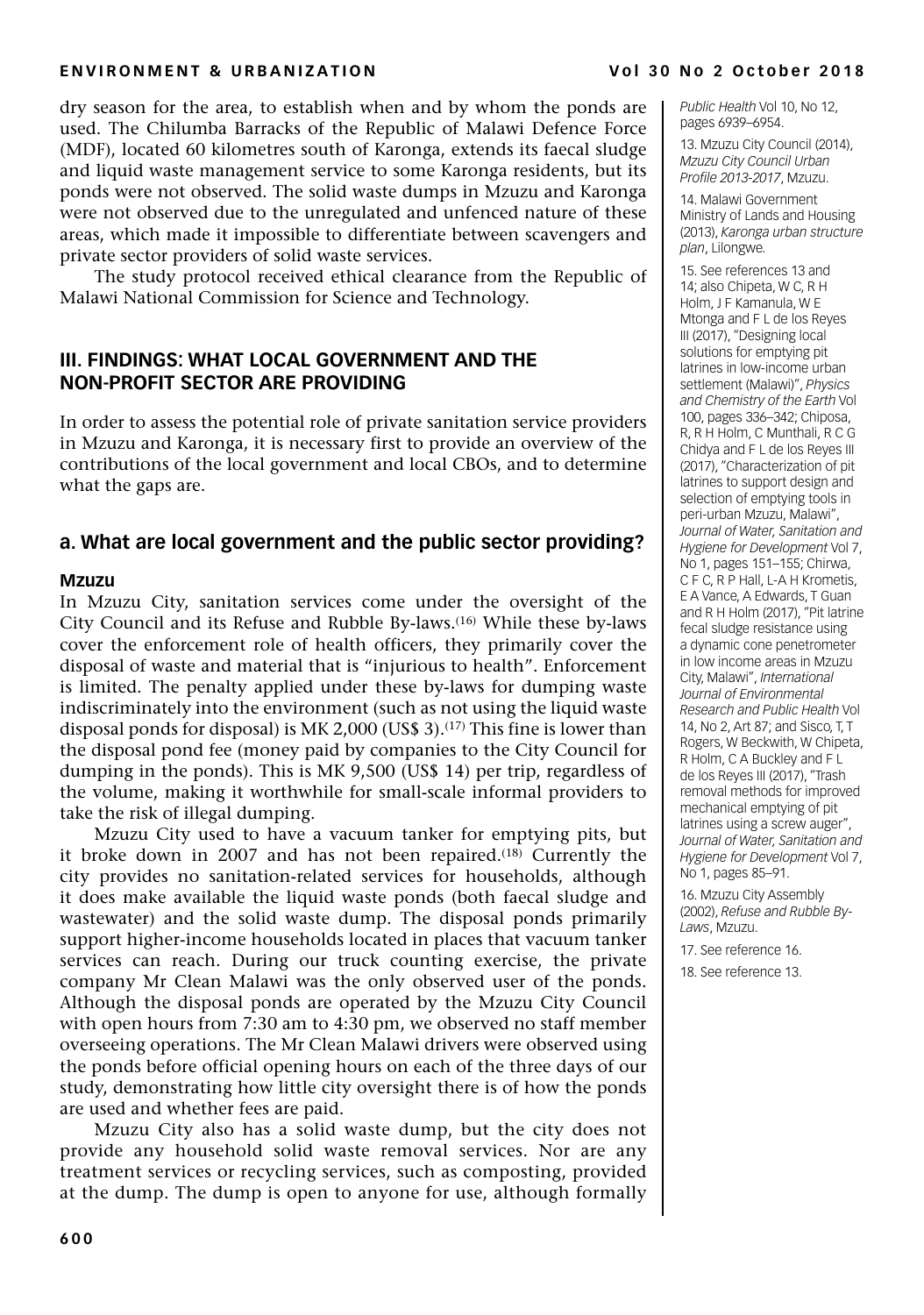## **Sanitation service delivery in smaller urban areas (Mzuzu and Karonga, Malawi)**

users are required to inform the City Council and pay fees of MK 7,500 (US\$ 11) per 5-tonne load. In practice, this only happens with institutions. The site is surrounded by homes, and is unfenced and open for scavengers, especially children. A new, fenced, solid waste dump is currently under construction by the City Council on the northern edge of the city.

## **Karonga**

Karonga has no sanitation-related by-laws.

While Karonga Township makes no pit latrine emptying services available, the town is partially served by a semi-public entity, Chilumba Barracks, which operates two vacuum tankers (whose size could not be verified by the researchers). While this service operates under the auspices of the military, civilians are hired to conduct the pit emptying services.

An employee of Chilumba Barracks said, *"We do not promote ourselves as a business; we wait for those in need of our services to contact us. We are sort of a non-profit oriented entity, so we don't advertise. Anyone in need of our services is assisted, any customer goes; households, institutions, and organizations, as long as they agree with the service charges."*

It was reported that regular Karonga customers included government and private institutions as well as a limited number of private higherincome household customers who were "added on". These households pay a subsidized rate, given that the Council covers the fuel and daily allowances for employees, while the households only pay a service charge. Faecal sludge removal by a small tanker costs a service fee of MK 7,000 (US\$ 10) and a meal allowance of MK 8,000 (US\$ 11) per worker per day. The fuel cost is added, based on distance. Chilumba Barracks claimed that it charged less for low-income households, but there was no indication that its fee was affordable or that low-income households were actually using the service. An employee stated that it was rare for a household from Karonga to request the vehicle from Chilumba to empty its pit latrine or septic tank. Together with the fee structure, this indicates that while a limited number of higher-income customers were being served, the focus of the operation was primarily institutions.

On an average day, a tanker was reported to complete four to five trips to and from Karonga and the barracks disposal pond; however, when demand was high, the tanker from Chilumba Barracks completed up to seven trips per day, with the resulting revenue being invested into maintenance of the vehicles. When asked about its fee structure, Chilumba Barracks included the cost of milk for employees during work hours but did not quote the cost of personal protective health and safety equipment, which indicates that the health and safety of workers in faecal sludge management is not built into the organization's arrangements. Researchers observed that there is a good working partnership between the Karonga Council and Chilumba Barracks on the provision of sanitation services, but that the Council's interest is primarily ensuring that local institutions are adequately served. Beyond Karonga, the Chilumba Barracks geographic coverage area extends to nearby areas only on a limited basis. Chilumba Barracks disposal ponds are not secured with a fence, and the area is open to both children and other scavengers.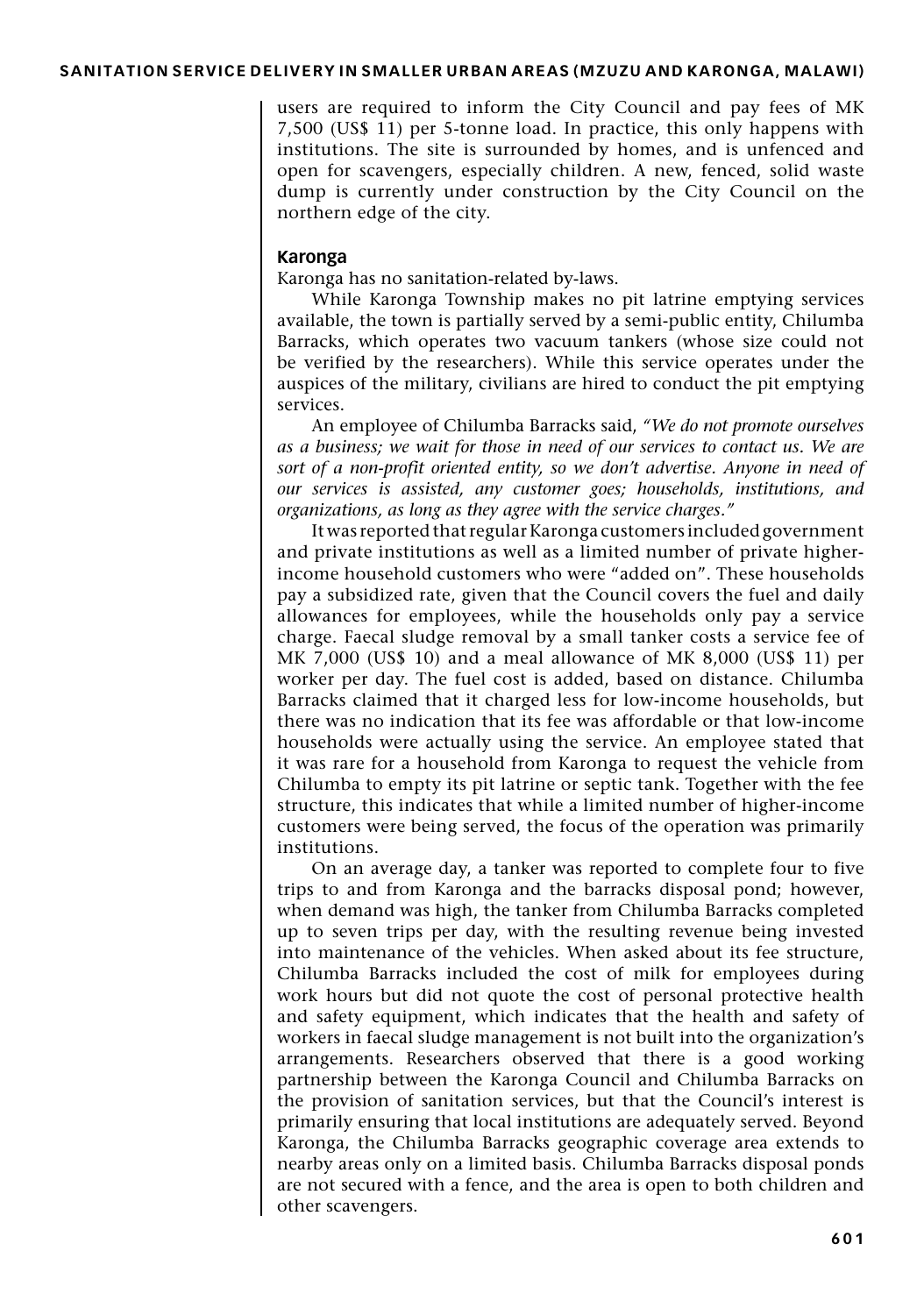Karonga, like Mzuzu, has a solid waste dump, but the Township does not offer any household solid waste removal services. The dump is open to anyone to use. Although formally users are required to inform the town council sanitation engineer, in practice this does not often happen. No dumping fees are charged. The site does not offer any processing for reuse.

## **b. What role are CBOs playing?**

#### **Mzuzu**

In Mzuzu, three CBOs, all registered with the government, were involved in sanitation activities: Kunthazi Arts Theatre, Forum for Youth Ladders (FOYOLA) and Vitumbiko. Kunthazi Arts Theatre is composed of youth members who are focused on being role models to the community, and who expressed a desire to work with the Mzuzu City Council on sanitation in neighbourhood open-air markets. FOYOLA is also composed of youth members whose primary goal is to promote general entrepreneurship and advocacy, including both sanitation and non-sanitation business ventures. Their activities are restricted to their neighbourhood. Vitumbiko members are people with physical disabilities, and their sanitation activities focus on advocating for improved citywide sanitary conditions. The sanitation activities of these CBOs consist primarily of awareness raising and of sweeping and picking up trash from neighbourhood streets as a voluntary activity and taking it to the solid waste facility in Mzuzu, although they were not paying disposal fees, or burning the trash onsite. The activities of all three CBOs are small in scale, limited to their immediate neighbourhoods. The results show that they make little more than a token difference to local waste removal needs.

#### **Karonga**

In the Karonga Township, four CBOs perform advocacy activities similar to those of the CBOs in Mzuzu. Shola CBO, Free Methodist Faith Based Organization CBO, St. Ambrose Faith Based Organization and Kanyighe CBO are involved in advocacy and small-scale promotion of household toilets. Shola CBO is unique in linking sanitation and nutrition issues.

One CBO registered with the government, Karonga Youth Entrepreneurs/Centre for Advancement of Youth Entrepreneurship (KAYE), is more actively engaged in dealing with solid waste. Its main activity is solid waste management and reuse of readily and freely available material for income generation. It makes fire briquettes using rice husks, jewellery using scrap paper, and compost using organic waste. Although on a small scale, its dedication is evident. KAYE has the potential to grow into a more significant player in the local solid waste management scene. The leader of KAYE holds a BSc degree and is focusing on innovation, networking, and making money as a CBO to generate jobs for unemployed youth. However, the amount of waste the organization collects and recycles is limited and does not yet contribute much to the sanitation situation in Karonga.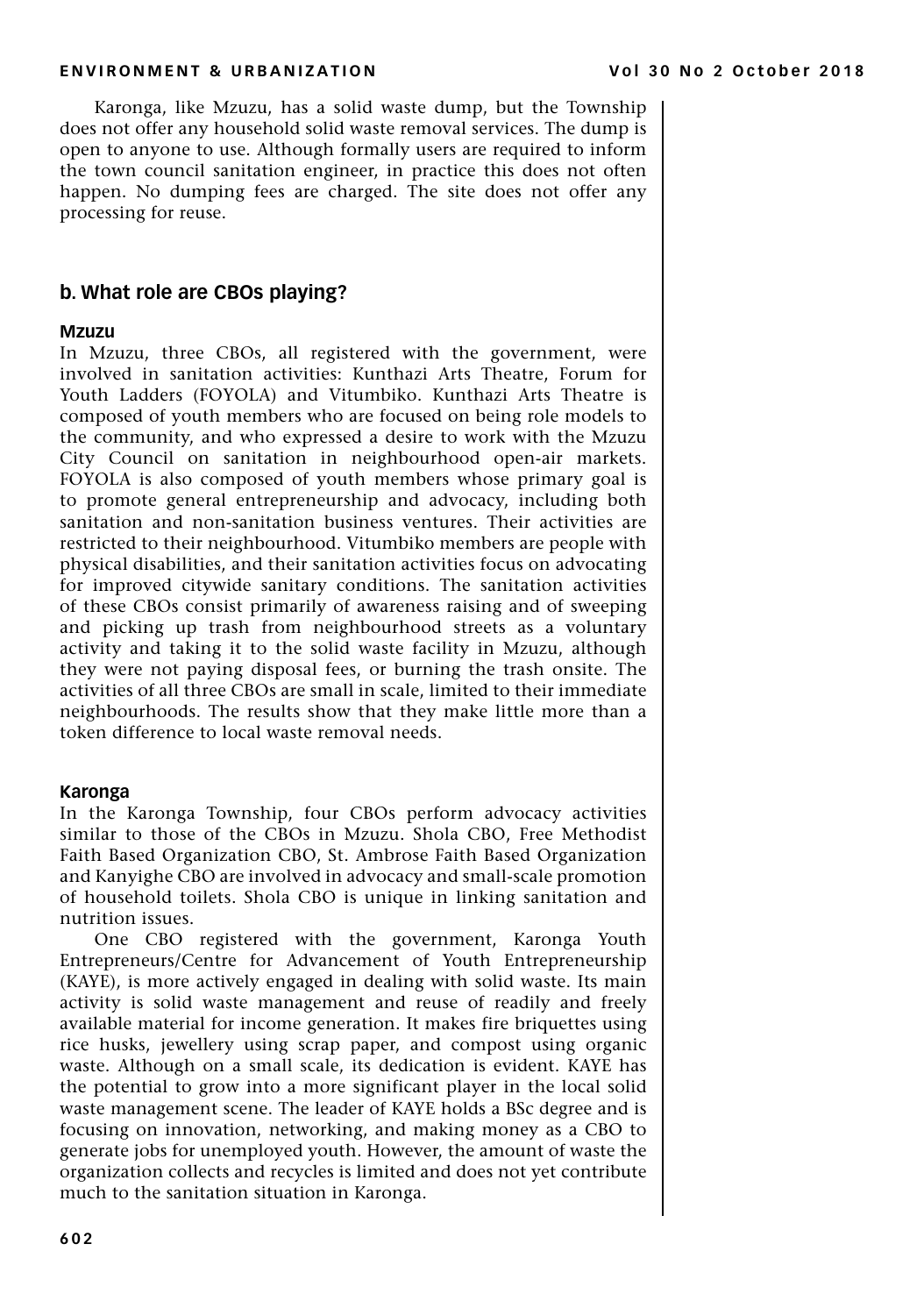# **c. What role is the Malawi Red Cross Society playing?**

In the study areas of both Mzuzu and Karonga, the Malawi Red Cross Society is promoting self-reliant private sector sanitation services with funding from the European Union. However, at the time of this study, the project was only at a planning stage.

# **d. What are the gaps in service provision?**

Sanitation-related policy in Malawi suggests that service provision is being supported, but in fact good policy is not reflected in practice. In our two study areas, neither national policy<sup>(19)</sup> nor urban planning priorities<sup>(20)</sup> are being implemented or enforced. The gaps in service provision on the ground are clear.

In both areas, approximately 10 per cent of residents use flush toilets attached to a septic tank.(21) The remainder use pit latrines, which typically fill in about three years.<sup> $(22)$ </sup> At that point the options are to empty the pit, to dig a new one, or to turn to open defecation. Pit emptying is dependent on the services available and their cost, but also on a pit's structural capacity to bear the weight of sludge removal. Unlined pit latrines with no cement slab pose a high risk of collapsing during emptying. In consequence, for many residents it makes more sense to dig a new pit. Yet this is an impractical solution where settlements are becoming more densely occupied.

In Karonga, according to national figures, aside from the 10 per cent using flush toilets, an additional 6 per cent of households $(23)$  use a ventilated improved pit (VIP) latrine that will eventually need to be emptied. For those households still using a traditional pit latrine (72 per cent) or practising open defecation  $(12 \text{ per cent})$ ,<sup>(24)</sup> sanitation services are needed to promote the transition to an improved (cement) pit latrine with a slab and lined pit walls, which can be emptied. The situation is especially urgent for the primarily low-income households in traditional and semi-permanent housing areas, which are most vulnerable to disasters, including floods and earthquakes.(25)

In Mzuzu, according to 2014 city figures, 66 per cent use an improved pit latrine, which can be emptied.<sup>(26)</sup> Common improved pit latrine designs in the study areas include: pour flush, VIP latrine, pit latrine with cement slab, and composting toilet. Chirwa et al. report that within some neighbourhoods in Mzuzu 46 per cent of traditional pit latrines had a (cement) pit latrine slab and that only 5 per cent had plastered cement walls below the ground surface.<sup>(27)</sup> Conservatively, this suggests that most of the existing traditional pit latrines in our study area would not be structurally sound enough for emptying.

In both Mzuzu and Karonga, the gap in solid waste services affects households regardless of income. Few households take their own waste to the dump, but rather dispose of it via household burn pits or dump it into their surrounding environment. Despite the existence of solid waste dumps, the local government in both areas concentrates on these for disposal of waste from public areas and institutions.

The sanitation needs of these towns are not being addressed in any meaningful way by either the public sector or by CBOs. The huge gaps in household service provision for both solid and liquid waste removal offer

19. See references 8–11.

20. See references 13 and 14.

21. See references 13 and 14. 22. See reference 15, Chiposa et al. (2017).

23. See reference 14.

24. See reference 14.

25. Manda, M and E Wanda (2017), "Understanding the nature and scale of risks in Karonga, Malawi", *Environment and Urbanization* Vol 29 No 1, pages 15–32.

26. See reference 13.

27. See reference 15, Chirwa et al. (2017).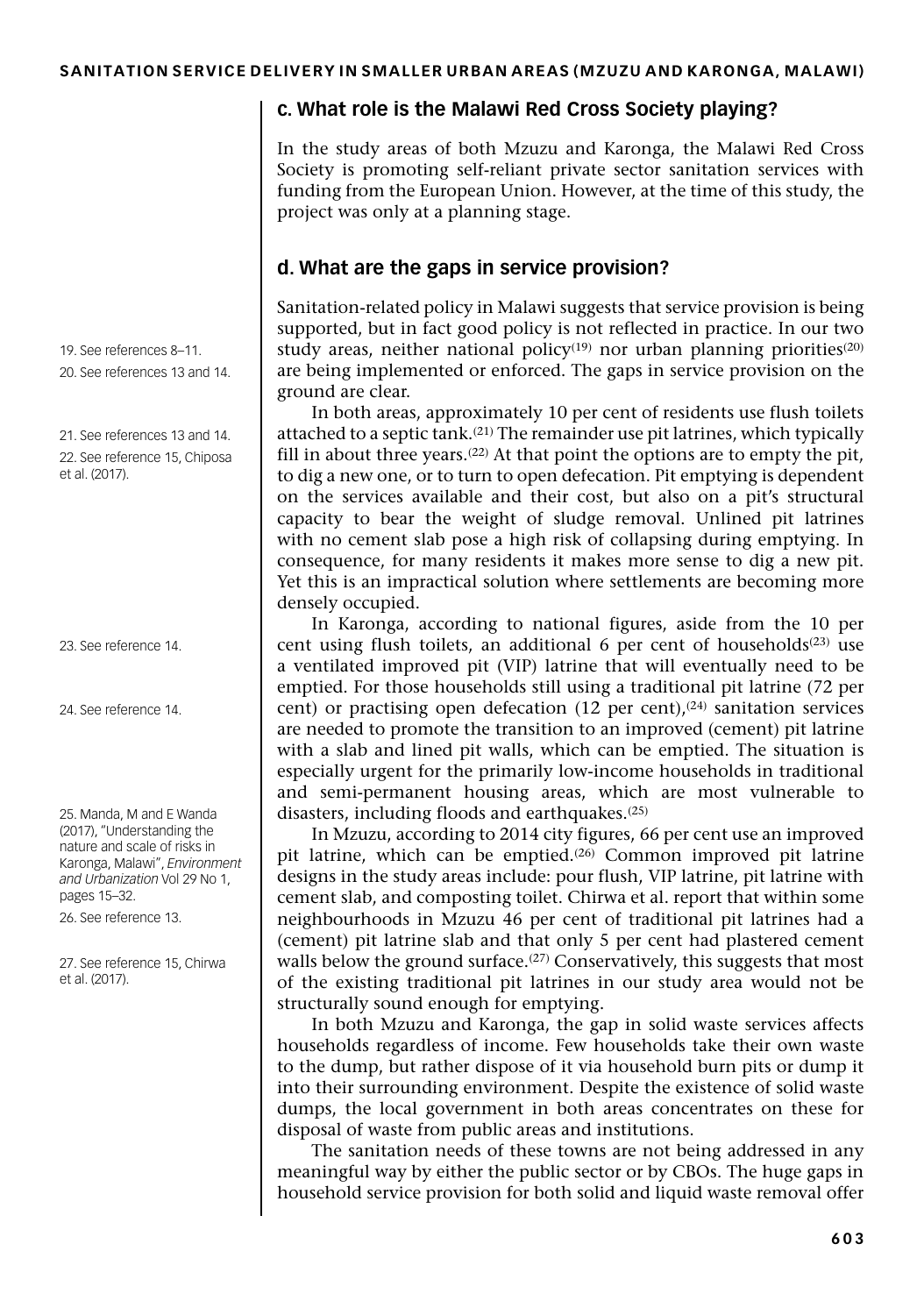in theory an opportunity for the private sector. Among the unmet needs here are the provision of affordable improved (cement) pit latrine slabs; the collection, transportation and treatment of liquid or solid waste; the supporting supply chain; and financing of these enterprises.

# **IV. The Role and Potential for The Private Sector**

## **a. What role is the private sector currently playing?**

Neither city has licensing or registration requirements for private sector sanitation services. And as in the rest of Malawi, there is no price regulation for solid and liquid waste services offered by either the public or private sector.

#### **Mzuzu**

Most faecal sludge and liquid waste management in Mzuzu is provided by one private sector sanitation company, Mr Clean Malawi. This company has been in operation for more than 10 years, and has a near monopoly on the citywide emptying of pit latrines and septic tanks. Sanitation services are the company's core business. This company has five vacuum tankers (3,000 litres, 4,000 litres, 9,000 litres, 10,000 litres and 18,000 litres). The company owner reported during the interview that it limits the geographical business area predominantly to Mzuzu, with more limited coverage in the northern and central regions of Malawi. The company primarily services institutions (such as police stations and hospitals). Household services do not contribute a large portion of its business, and those it serves are mainly middle- to upper-class households. In lowincome unplanned areas, the company reports emptying 20 to 30 pit latrines per month during the rainy season, but only four to five during the dry season.

The company says its service prices are not fixed and that it charges the low-income households somewhat less for services, compensating with the higher prices paid by middle- to upper-class customers. Service charges are also based on four other criteria: 10 per cent withholding taxes paid to the Malawi Revenue Authority, the tanker size, the depth of the pit latrine or septic tank, and the fee paid for disposal. Thus, the service price for a typical faecal sludge removal job depends more on the vacuum tanker size than the amount of sludge to be removed. For a 3,000-litre tanker, it costs MK 18,000 (US\$ 26), equivalent to the monthly minimum wage; a 4,000-litre tanker is MK 22,000 (US\$ 31). The company charges low-income households living in unplanned areas MK 15,000 (US\$ 21) for emptying, using the Gulper, a manual pumping device that is practical in places with poor road conditions that the company's vacuum tankers cannot reach.(28) Liquid waste is then emptied into drums that are transported to the ponds.

Mr Clean Malawi also offers household solid waste management services to 15 household customers within Mzuzu, mostly higher-income, at a cost of MK 10,000 (US\$ 14) per month. It has plans to expand service delivery. Currently solid waste is collected approximately weekly from household bins (such as a 100-litre plastic bucket), waste is sorted and composted by company staff, and non-recyclable material is taken by the company to the City Council's solid waste dump twice a month. The

28. See reference 4.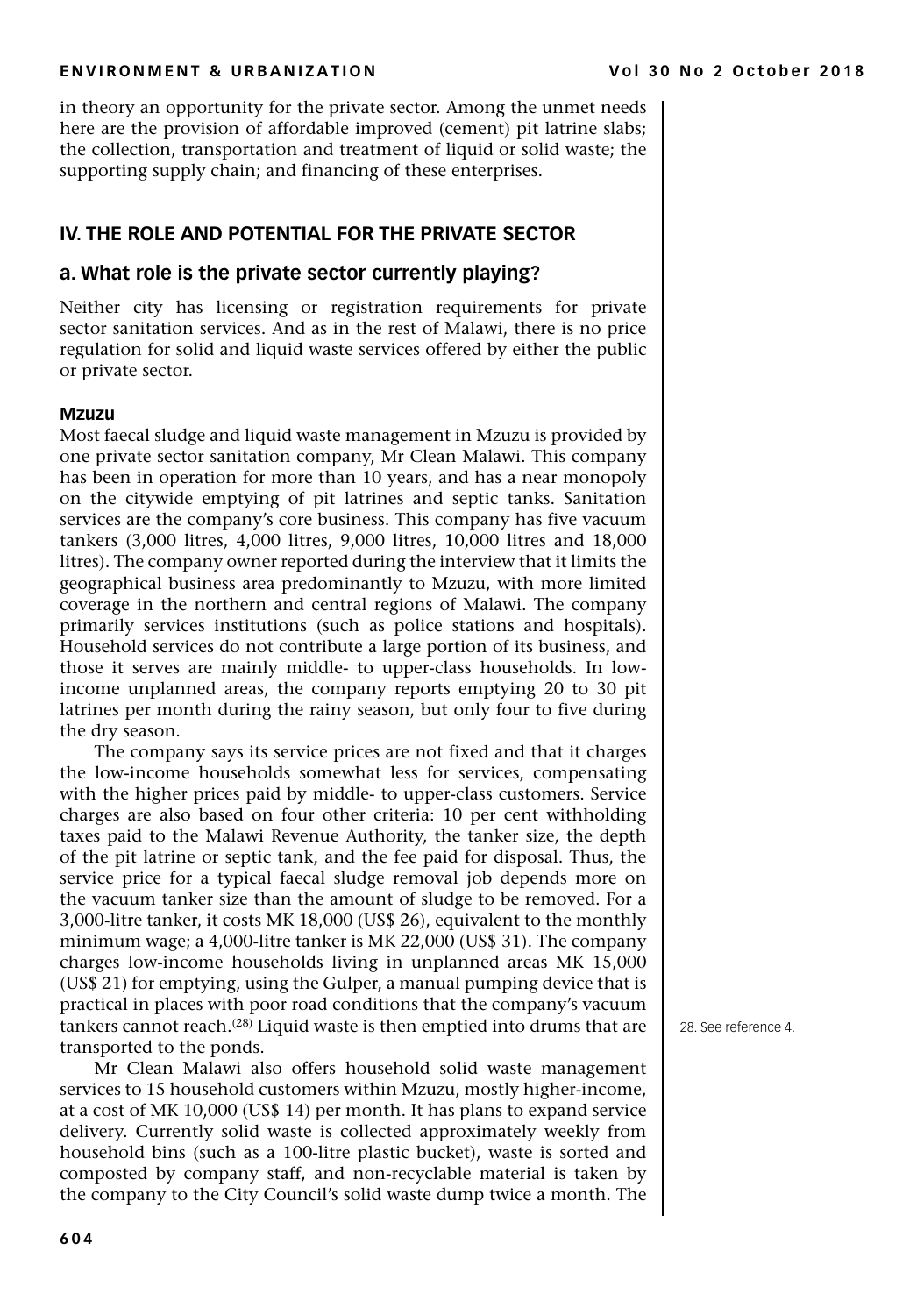#### **Sanitation service delivery in smaller urban areas (Mzuzu and Karonga, Malawi)**

company representative also described plans to buy a machine that is able to produce pelleted compost fertilizer from collected organic solid waste. When asked about the logistical challenge of purchasing this machine in Malawi, he stated, *"If I cannot procure it from outside the country, I plan to modify one of my many vehicles for solid waste management."* The company has not had any loans for its sanitation business, but the owner stated that the business started small and has grown over time.

The owner of Mr Clean Malawi reported that the faecal and liquid waste business faces challenging operational barriers. Significant time and labour were reported to be spent first "fishing" out non-faecal materials (trash) prior to pit latrine emptying operations. This finding is consistent with other research in Mzuzu.<sup>(29)</sup> According to the owner, "*This problem [of fishing out metals and plastics] is very prominent in lowincome areas and it makes the work harder and more time consuming than usual."* In 2015, Malawi banned the use, sale, production, exportation and importation of plastic bags of less than 60 microns, and the impact of this ban for improved pit latrine emptying operations needs further study.

Another problem in terms of serving the lower-income population is the accessibility of customer households for company vacuum tankers given the poor road conditions and generally narrow roads, especially in informal settlements. There are also seasonal challenges. During the rainy season, pit latrines and septic tanks fill more rapidly, but access to customer households becomes a more serious challenge. On the other hand, during the dry season, the lower customer demand affects the business's cash flow.

Another barrier reported by the owner is his lack of formal education in sanitation engineering. He stated, *"I cannot be recognized in terms of*  [an] education qualification. I must back up my vast expertise with papers. *Technically I know a lot, but I need an education [certificate]."* Though household customers do not appear to question the company owner's qualifications, the City Council might take his potential role more seriously in a public–private partnership for sanitation service provision and support of the business operations if he had supporting universitylevel educational qualifications.

The owner of Mr Clean Malawi is also a local politician, serving as a ward councillor for one of the study neighbourhoods. He claims that his position as a councillor has not benefitted his business. On the contrary, he cited conflicts with the City Council in May 2015, which prohibited his company from using the disposal ponds. Although the problem was eventually resolved and disposal resumed, the ban resulted in lost business and time. Another operational barrier he reported was that government institutions often are late in paying him for emptying services.

Apart from Mr Clean Malawi, there are reported to be four smallscale informal providers of pit latrine emptying services active in the local scene in Mzuzu, though only one of these providers was willing to be interviewed. This provider empties four to ten pit latrines per month, predominantly from low-income household customers in informal settlements. The provider uses a shovel-and-bucket system and dumps waste indiscriminately into the environment. The provider does not have a telephone, and depends on word of mouth for customers. He has one employee and they walk to the work site. He

29. See reference 15, Chipeta et al. (2017) and Sisco et al. (2017).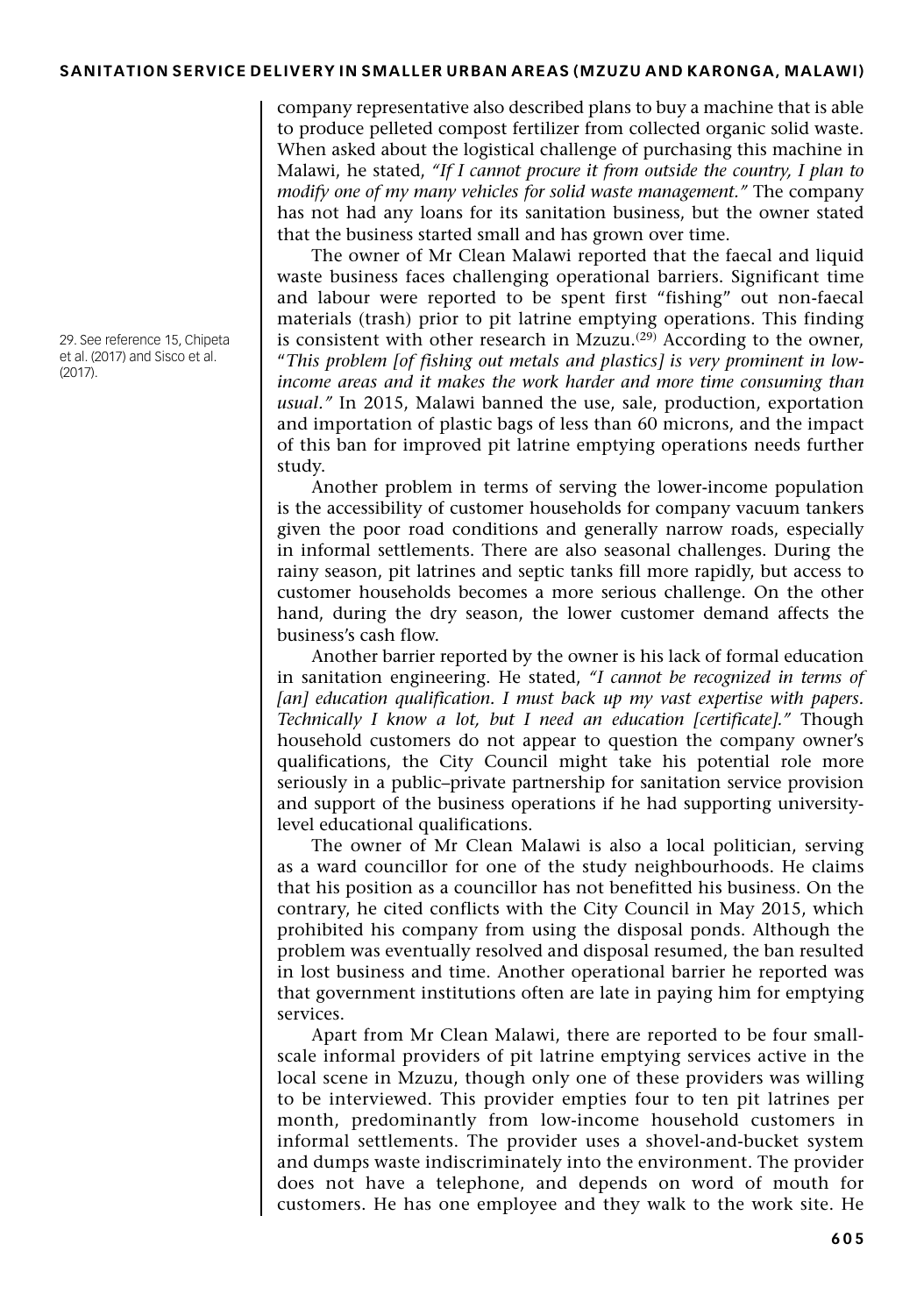charges MK 30,000 (US\$ 43) per pit emptied, and there is no indication that taxes are paid, although this fee is double that charged by Mr Clean. The percentage of low-income households served by this one informal provider and by Mr Clean Malawi is about the same. Mr Clean Malawi has not shown a willingness to collaborate with the existing informal sector as business partners.

The private sector in Mzuzu is also involved in the production of improved (cement) pit latrine slabs – no NGOs or CBOs were found to be involved in sales. These slabs are used to seal the pit latrine floor, separating the pit contents from the user, although with a hole for excreta disposal. They are generally made of sand and quarry stone (coarse aggregate) with reinforced steel to withstand user weight and pit emptying operations where these occur. The availability of these slabs varies by neighbourhood – half the target neighbourhoods had producers. The product prices ranged from MK 12,000 to MK 25,000 (US\$ 17 to US\$ 36) for single-holed slabs and MK 23,000 to MK 45,000 (US\$ 33 to US\$ 64) for double-holed slabs, depending on whether the slab is reinforced and whether the customers provided materials. At these prices, the slabs would not be easily affordable to low-income households.

Most of the businesses producing these slabs primarily make concrete grave markers, but report that they can make other concrete products upon request. The quality of slab production varied. For instance, not all were reinforced. Only the slabs of one producer, Zilele, were observed to be of good quality. More research is required to determine the strength of pre-made slabs. Capacity also varied. Zilele declared it could meet any customer demand. While two of the workshops were able to produce approximately three slabs at a time, the others could only produce a single pit latrine slab at a time. Based on the limited number of suppliers, their rate of production, and the prices they charge, it can be concluded that they are not making an important contribution to sanitation needs in these towns. There is room for the private sector to address the production of lower-cost improved pit latrine slabs for sale at a neighbourhood level.

In addition to its other private enterprises, Mzuzu City had many shops providing health and safety equipment for sanitation services. While materials are generally available for sanitation service support, they require retrieval from several shops, since no shop offered all the items needed.

Mr Clean Malawi is the biggest player in the overall household sanitation situation in Mzuzu, but still is not reaching anything close to the majority of households citywide. There is certainly the potential for this business to expand or for similar businesses to open. While Mr Clean Malawi charges lower pit emptying fees for low-income households and while improved (cement) pit latrine slabs are available in some areas, prices are still not within reach for most households.

#### **Karonga**

There are reported to be two small-scale informal providers of pit latrine emptying services in Karonga using a shovel-and-bucket system, though neither consented to be interviewed for this research. Other private sector services were provided by shops selling health and safety equipment. Only three of the seven sampled shops, however, had three or more of the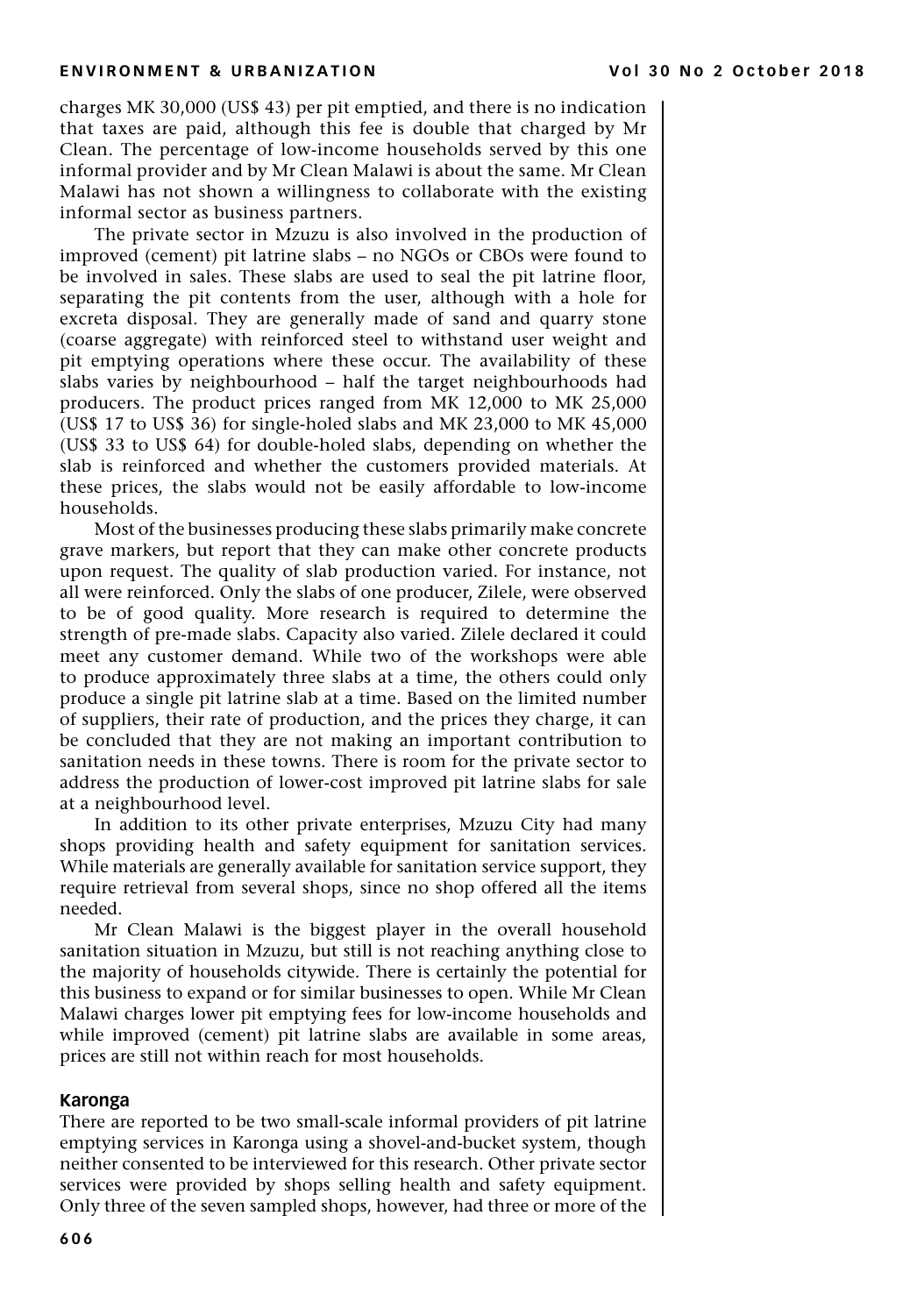items required, and no shop had every necessary item. Otherwise, there is no private sector sanitation-related activity in Karonga.

# **b. What is the role of financers?**

Expanding the coverage of these private enterprises would undoubtedly require a source of capital. Yet there was little evidence of activity in this area. The microfinance institution surveyed had not been approached for a sanitation-related loan in either the Mzuzu or Karonga branch. Of the banks that were surveyed, only one in Mzuzu had been approached for such loans, which were granted to organizations, not individuals. Generally, financial institutions provide loans based on standard terms and conditions, without special consideration of the sanitation sector or the impact for public health. Loan terms require that the borrower be a customer with a steady flow of income and experience in the proposed business area. Banks lend money at the base lending rate set by the Republic of Malawi Reserve Bank, plus a margin that varies depending on the lending institution and type and risk level of the customer. The riskier the customer, the greater the margin. At the time of the interviews, the annual base lending rate was 35 per cent, one of the highest globally.

All the financial institution representatives interviewed indicated that private sector sanitation service was an unfamiliar concept, and one respondent appeared sceptical about the viability of private sector sanitation services within Malawi. Our results show that, at least in these two areas, finance institutions currently play no role in facilitating private sector sanitation services.

No would-be provider can reasonably consider entering the sanitation service provision domain without access to at least some start-up capital. For instance, in order to service more households in the study area through manual pit latrine emptying, a provider might need access to funds for a Gulper at a cost of MK 206,000 (US\$ 294) and a start-up kit of health and safety equipment, including disinfectant, protective clothing, soap, a shovel, plastic boots, gloves and a mask, at around MK 30,000 (US\$ 43). This would be exclusive of company overheads and bank fees. Given the current minimum wage, this could amount to almost a year of earnings – a prohibitive entry fee in the absence of a loan.

# **V. Discussion**

The overall picture in these two urban areas and the gaps in provision show that the local governments here do not see it as their responsibility to provide household-level sanitation services. Aside from the provision of solid waste dumps in both places and the availability of liquid waste disposal ponds within the city in Mzuzu's case, and in the military barracks for Karonga, there are no relevant services or amenities. Nor is the nonprofit sector involved on a level that makes a discernible difference in either location. Despite a strong presence of CBOs in Karonga and Mzuzu, they struggle to do anything relevant on sanitation.

There is some private sector involvement, but even with existing private sector services, the volume of household solid or liquid waste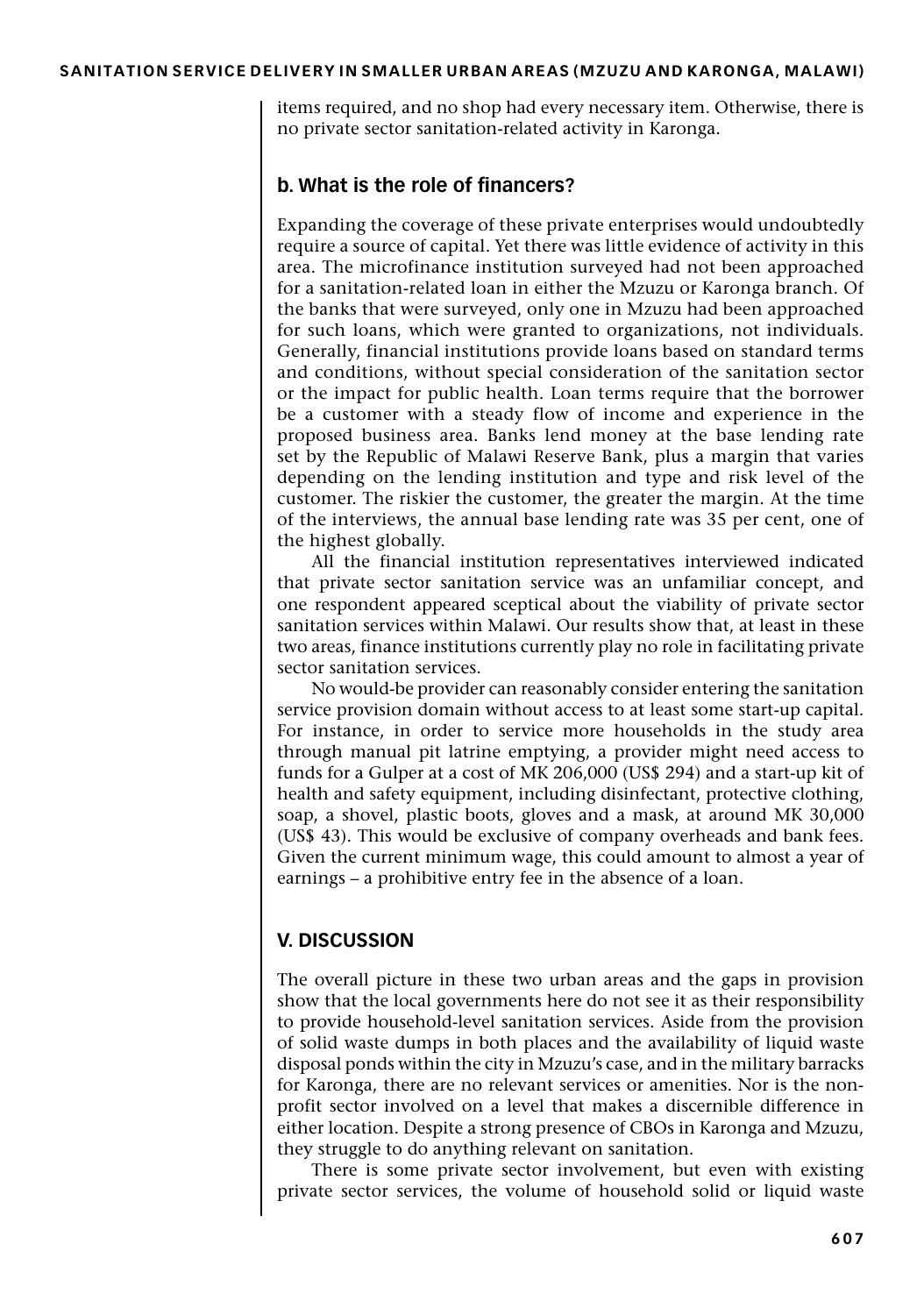being handled within the study areas is very low. While the dumps and disposal ponds provide a legal option for disposal, latrine emptying services are not affordable for lower-income households, and there are no waste collection services for this group, although Mr Clean Malawi is exploring this possibility.

The vast majority of the households in our study area have no option for formal sanitation services. Given that no small-scale informal providers were observed using the disposal ponds in Mzuzu, it has to be assumed that whatever informal solutions are in play most likely involve disposing of waste illegally, thus posing a risk to human health and the environment. It is not only the informal providers that may fall short here. Despite the existence of relevant by-laws in Mzuzu, though not in Karonga, neither private sector sanitation enterprises nor CBOs were operating under local government oversight.

The overall contribution of private sector enterprises, as noted, is extremely limited in scale when compared to the level of need in these areas. Except in the case of Mr Clean Malawi and the one smallscale informal provider interviewed, sanitation is not even the primary business activity for most of the surveyed enterprises. While Mr Clean Malawi operates in Mzuzu without subsidies, conservatively speaking, the company's reach for low-income households is less than 1 per cent of the city's population. The small-scale, informal pit latrine emptier we interviewed, who is also operating without subsidies, is also reaching less than 1 per cent of the population, and his scale of operation is likely to be similar to that of the other three informal emptiers. Nor have any of these enterprises introduced innovative solutions.

Meanwhile, in Karonga it may be difficult for any new private pit emptying business to enter the market and be competitive against the public-sector service currently being offered by Chilumba Barracks. Service prices here are lower than those of Mr Clean Malawi due to Chilumba Barracks' status as a public entity, which does not require withholding taxes; nor does Chilumba Barracks pay fees for disposal because it has its own ponds. For any enterprise hoping to cross-subsidize costs for lowincome households, this competition for higher-income households would be prohibitive.

Nor is the purchase of a pit latrine slab an affordable or even straightforward operation for low-income customers. Sometimes customers are expected to buy materials and hire labour, whereas at other times a pre-made product is purchased and transported to the site at costs beyond the means of most residents. Chunga et al.<sup>(30)</sup> report in lowincome areas of Lilongwe and Blantyre (two cities in Malawi), property owners, concerned about their space constraints, were more likely to select pit emptying (at a reported cost of US\$ 44) over the construction of new pit latrines.

Of greatest concern, given the scale of the need for sanitation services in these towns, is that our study found none of the public–private– community partnerships that could be critical as a means for building constructively on local resources.(31) In peri-urban areas of Latin America a strong link has been found between groups of residents organized as CBOs, serving as an intermediary between sanitation service providers and households.(32) These kinds of community linkages were not found in either Mzuzu or Karonga. Nor did we observe the local government hiring private sector entities for household services, as described in 30. Chunga, R M, J H J Ensink, M W Jenkins and J Brown (2016), "Adopt or adapt: sanitation technology choices in urbanizing Malawi", *PLoS ONE* Vol 11, No 8, 16 pages.

31. Tukahirwa, J T, A P J Mol and P Oosterveer (2010), "Civil society participation in urban sanitation and solid waste management in Uganda", *Local Environment* Vol 15, No 1, pages 1–14.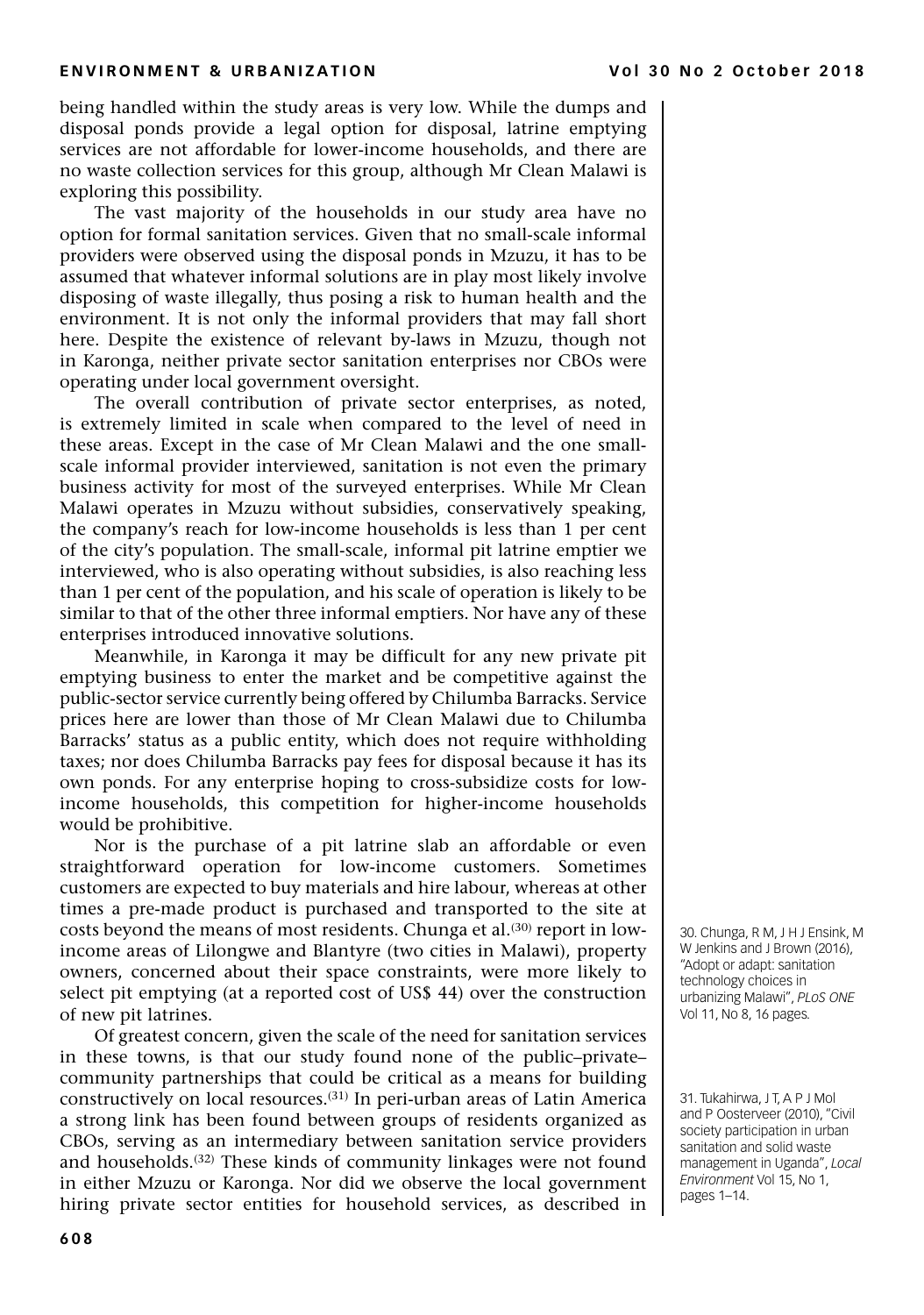## **Sanitation service delivery in smaller urban areas (Mzuzu and Karonga, Malawi)**

32. Borba, M L (2013), *Small-Scale Private Sector and CBO Participation in Human Excreta Management in Latin America: Are They Making a Difference?*, IRC International Water and Sanitation Centre, Delft.

33. Pan, S (2016), "'What is to be sustained for whom?': Equity as a key to sustainable sanitation in South African informal settlements", PhD thesis, University of Cape Town.

34. See reference 12, Obeng et al. (2015).

eThekwini Municipality (South Africa).<sup>(33)</sup> Meanwhile, the total lack of involvement on the part of the financial sector inhibits the start-up of any new enterprises or partnerships.

# **VI. Conclusions and Recommendations**

Can the private sector survive profitably without subsidies by delivering sanitation services in small urban areas like Mzuzu and Karonga? Mr Clean Malawi suggests that it is possible – and while pit latrine slabs are not a core business for those who sell them, they are profitable enough to be worthwhile for the purveyors. However, while these few key stakeholders are viable as enterprises, they do not service the majority of households in these towns, and cannot currently be seen as a solution to the large gap in provision left by the local government and non-profit sector.

To address this gap, private sector sanitation services would need to expand considerably – allowing for greater consumer choice, especially for lower-income households, and potential market-driven solutions for a range of affordable sanitation options and services for the unserved majority. Both Mzuzu and Karonga have room for the expansion of affordable private sector activity to meet the needs of all households, and especially the potential for serving the unserved citizens of these towns. This potential could be significantly enhanced through well-targeted support, whether from government, the non-profit sector or the financial sector.

To support the private sector model, the local government would need to build an enabling environment for those who operate and support sanitation services. This might include reasonable disposal fees that encourage safe disposal in dumps and liquid disposal ponds, especially targeting low-income areas, as well as the supervision of sanitation service providers. A useful addition would be a desk at the local government office to provide household sanitation service information; private sector licensing to operate within the area; and a feedback system for monitoring private sector performance, as has been proposed in peri-urban Ghana.(34) The local government should consider prioritizing internal capacity to include sanitation engineers for oversight of the sanitation information desk and to ensure compliance and sustainability of required household service chains. The provision of such additional infrastructure as transfer stations to support solid and liquid waste collection would also be a priority, benefitting all households citywide but especially those in unplanned areas, that are hard to reach with large equipment. In order to encourage competition, semi-public entity services, such as those offered by Chilumba Barracks, could be restricted to government or military institutions, including schools, prisons, hospitals and police stations.

There is an opportunity here for the role of subsidized trainings (business and technical) to encourage new private sector operators to enter the industry and for mentoring to link them with financial services. The training and mentoring programme should be through a university or vocational training programme and in partnership with the local government. This technical training should promote services that would be affordable to most of the people in these urban areas, focusing on the potential for self-reliant (non-subsidized) private sanitation services. For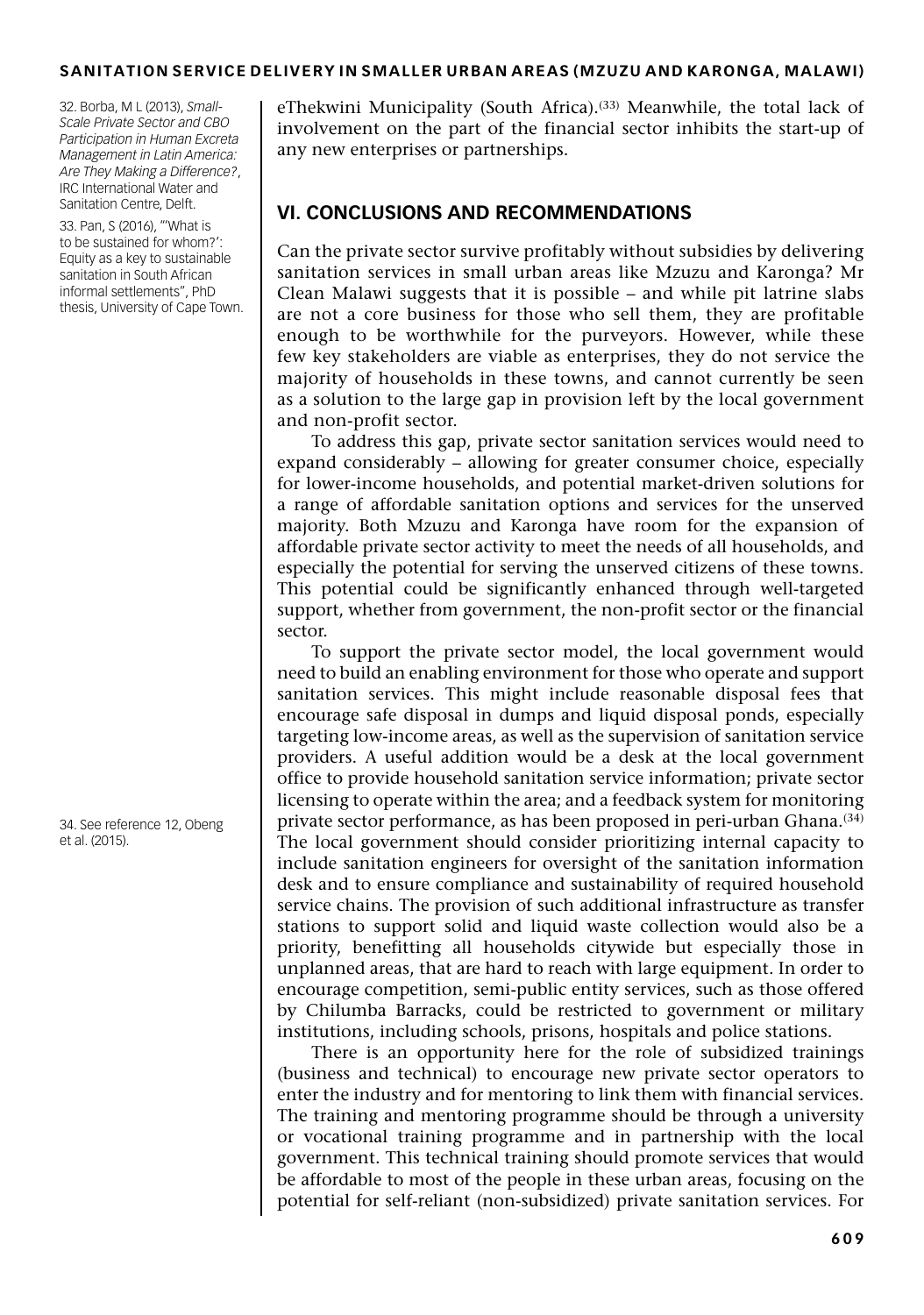instance, awareness could be promoted among potential entrepreneurs that low-cost, safe pit emptying service is possible, with training focusing on such manual emptying devices as the Gulper and reuse for end-use.(35) Innovation could also be supported in low-cost improved household pit latrines that allow for emptying in dense urban areas.

Support could be given also to solid waste services, with training focusing on organic and recyclable waste collection using push carts for transport. Such reuse of waste could include composting using organic waste – and even making jewellery using scrap paper, as in the case of one of the CBOs described here.

Training could also be focused on the upgrading of illegal or informal liquid or solid waste services to formal sanitation services. Mr Clean Malawi could be a facilitator in such a training and offer mentorship, in partnership with a local university.

An important conclusion is that potential entrepreneurs in these towns need access to bank loans. Loan conditions could be made more favourable, with a special consideration for small-scale sanitation enterprises, and reduced interest charges over the short term. Financial institutions have an important role to play in private sector sanitation services because they hold a capital resource that the private sector can use for growth. But it cannot be assumed that local financers know about the opportunities in sanitation services, and subsidies may be needed in the form of marketing to financial institutions about the potential for growth.

A sense of both the hurdles and the opportunities in these two areas suggests that there are great possibilities for improving private sector sanitation services in smaller urban areas in Malawi. In order to realistically pursue these possibilities, and to reach low-income households without household subsidies, however, a far more supportive environment would be needed. This would encourage the creation and proliferation of such enterprises, including building the private sector to provide more options for liquid or solid waste collection, transport and treatment services, construction services for improved latrines, and support for the supply chain and financers of these enterprises.

#### **Acknowledgements**

The authors appreciate the valuable feedback of the journal editors and anonymous reviewers and the technical editing by Dr Kip McGilliard.

#### **Funding**

This work was supported by the Malawi Red Cross Society and funded by the European Union under an award entitled "Integrated water, sanitation, and hygiene (WASH) intervention in low-income areas (LIA) in Mzuzu and Karonga (Malawi)" [Grant Contract Number FED/2014/344-934].

35. See reference 4.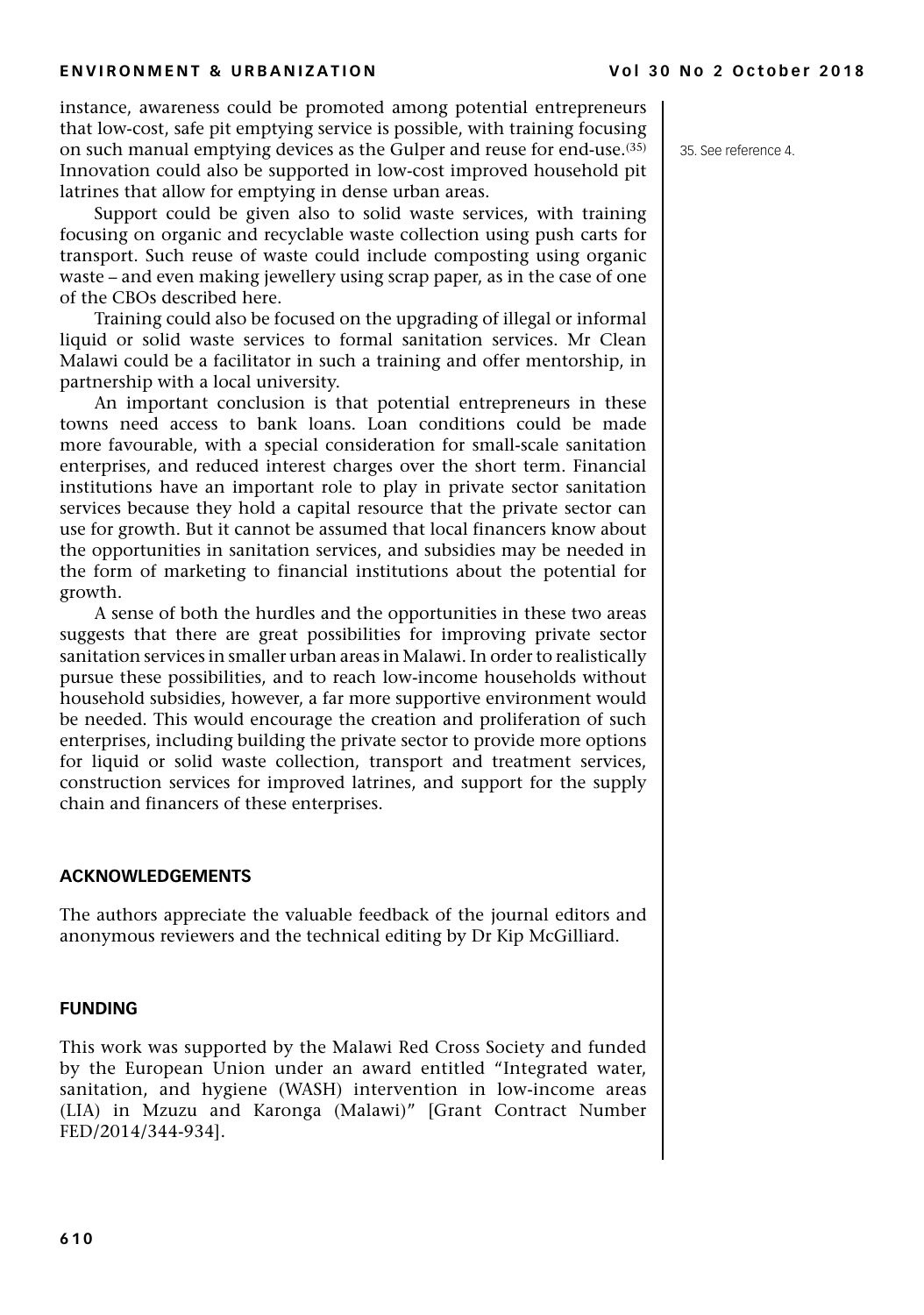## **References**

- Altaf, M A and J A Hughes (1994), "Measuring the demand for improved urban sanitation services: results of a contingent valuation study in Ouagadougou, Burkina Faso", *Urban Studies* Vol 31 No 10, pages 1763–1777.
- Andersson, K, S Dickin and A Rosemarin (2016), "Towards "sustainable" sanitation: challenges and opportunities in urban areas", *Sustainability* Vol 8, No 12, Art 1289.
- Banana, E, P Chikoti, C Harawa, G McGranahan, D Mitlin, S Stephen, N Schermbrucker, F Shumba and A Walnycki (2015), "Sharing reflections on inclusive sanitation", *Environment & Urbanization* Vol 27, No 1, pages 19–34.
- Borba, M L (2013), *Small-Scale Private Sector and CBO Participation in Human Excreta Management in Latin America: Are They Making a Difference?*, IRC International Water and Sanitation Centre, Delft.
- Chipeta, W C, R H Holm, J F Kamanula, W E Mtonga and F L de los Reyes, III. (2017), "Designing local solutions for emptying pit latrines in low-income urban settlement (Malawi)", *Physics and Chemistry of the Earth* Vol 100, pages 336–342.
- Chiposa, R, R H Holm, C Munthali, R C G Chidya and F L de los Reyes, III. (2017), "Characterization of pit latrines to support design and selection of emptying tools in peri-urban Mzuzu, Malawi", *Journal of Water, Sanitation and Hygiene for Development* Vol 7, No 1, pages 151–155.
- Chirwa, C F C, R P Hall, L-A H Krometis, E A Vance, A Edwards, T Guan and R H Holm (2017), "Pit latrine fecal sludge resistance using a dynamic cone penetrometer in low income areas in Mzuzu City, Malawi", *International Journal of Environmental Research and Public Health* Vol 14, No 2, Art 87.
- Chowdhry, S and D Kone (2012), *Business Analysis of Fecal Sludge Management: Emptying and Transportation Services in Africa and Asia*, Draft report, The Bill & Melinda Gates Foundation.
- Chunga, R M, J H J Ensink, M W Jenkins and J Brown (2016), "Adopt or adapt: sanitation technology choices in urbanizing Malawi", *PLoS ONE* Vol 11, No 8, 16 pages.
- Franceys, R and A Weitz (2003), "Public-private community partnerships in infrastructure for the poor", *Journal of International Development* Vol 15, No 8, pages 1083–1098.
- Jenkins, M W, O Cumming and S Cairncross (2015), "Pit latrine emptying behavior and demand for sanitation services in Dar Es Salaam, Tanzania", *International Journal of Environmental Research and Public Health* Vol 12, No 3, pages 2588–2611.
- Malawi Government (1968), *Public Health Act*, Chapter 34:01.
- Malawi Government (1996), *Environment Management Act*, No 23 of 1996.
- Malawi Government (1998), *Local Government Act of 1998*, No 42 of 1998.
- Malawi Government (2008), *National Sanitation Policy*, Ministry of Irrigation and Water Development, Lilongwe.
- Malawi Government Ministry of Lands and Housing (2013), *Karonga urban structure plan*, Lilongwe.
- Manda, M and E Wanda (2017), "Understanding the nature and scale of risks in Karonga, Malawi", *Environment and Urbanization* Vol 29 No 1, pages 15–32.
- Mzuzu City Assembly (2002), *Refuse and Rubble By-Laws*, Mzuzu.
- Mzuzu City Council (2014), *Mzuzu City Council Urban Profile 2013-2017*, Mzuzu.
- Obeng, P A, B Keraita, S Oduro-Kwarteng, H Bregnhøj, R C Abaidoo, E Awuah and F Konradsen (2015), "Usage and barriers to use of latrines in a Ghanaian peri-urban community", *Environmental Processes* Vol 2, No 1, pages 261–274.
- Pan, S (2016), "'What is to be sustained for whom?': Equity as a key to sustainable sanitation in South African informal settlements", PhD thesis, University of Cape Town.
- Reserve Bank of Malawi (2015), *Consumer Price Indices (CPI) for 2015*, accessed 1 November 2017 at <https://www.rbm.mw/Statistics/InflationRates>.
- Simiyu, S, M Swilling, R Rheingans and S Cairncross (2017), "Estimating the cost and payment for sanitation in the informal settlements of Kisumu, Kenya: a cross sectional study", *International Journal of Environmental Research and Public Health* Vol 14, No 1, Art 49.
- Sisco, T, T Rogers, W Beckwith, W Chipeta, R Holm, C A Buckley and F L de los Reyes, III (2017), "Trash removal methods for improved mechanical emptying of pit latrines using a screw auger", *Journal of Water, Sanitation and Hygiene for Development* Vol 7, No 1, pages 85–91.
- Strande, L, M Ronteltap and D Brdjanovic (editors) (2014), *Faecal Sludge Management: Systems Approach for Implementation and Operation*, International Water Association, London, accessed 26 April 2016 at [http://www.eawag.ch/](http://www.eawag.ch/en/department/sandec/publikationen/faecal-sludge-management-fsm-book/) [en/department/sandec/publikationen/faecal](http://www.eawag.ch/en/department/sandec/publikationen/faecal-sludge-management-fsm-book/)[sludge-management-fsm-book/](http://www.eawag.ch/en/department/sandec/publikationen/faecal-sludge-management-fsm-book/).
- Tsinda, A, P Abbott, S Pedley, K Charles, J Adogo, K Okurut and J Chenoweth (2013), "Challenges to achieving sustainable sanitation in informal settlements of Kigali, Rwanda", *International*